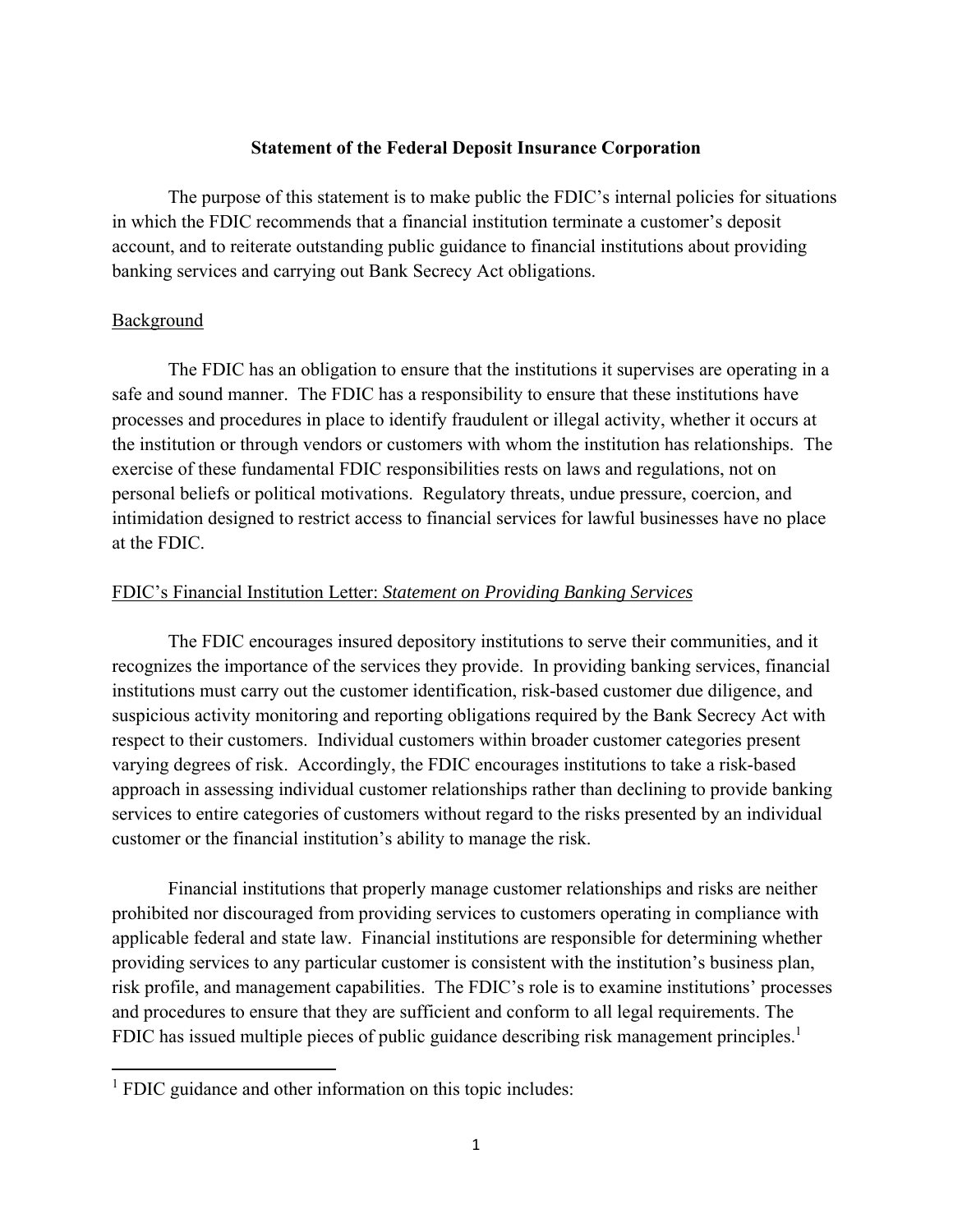# Internal Policy on Account Terminations

If institutions are not properly managing risks associated with deposit accounts, the FDIC may take supervisory action, which may include recommending or requiring that the institution terminate a deposit account. Such recommendations or requirements are not, however, made through informal suggestions, nor will the FDIC criticize an institution's management of deposit accounts, or its mitigation of risk associated with deposit accounts, through informal suggestions. Rather, any examiner criticisms by either the FDIC Division of Risk Management Supervision ("RMS") or the Division of Depositor and Consumer Protection ("DCP") of an institution's management or mitigation of risk associated with deposit accounts must be made in writing in a supervisory Report of Examination ("ROE").

Recommendations or requirements for terminating deposit accounts must be approved in writing by the Regional Director before being provided to and discussed with institution management. Before such findings are included in the ROE or before supervisory actions<sup>2</sup> are pursued, they must be thoroughly vetted with regional office and legal staff. In each case, the recommendation of the Examiner-in-Charge must include the supervisory basis for recommending or requiring account termination, including any specific laws or regulations the examiner believes are being violated, if applicable.

- Financial Institution Letter, FIL-127-2008, *Guidance on Payment Processor Relationships,* issued November 2008 (revised July 2014).
- Managing Risks in Third-Party Payment Processor Relationships, FDIC Supervisory Insights, Summer 2011 (revised July 2014).
- Financial Institution Letter, FIL-3-2012, *Payment Processor Relationships, Revised Guidance,* issued January 2012 (revised July 2014).
- Financial Institution Letter, FIL-43-2013, *FDIC Supervisory Approach to Payment Processing Relationships With Merchant Customers That Engage in Higher-Risk Activities,* issued September 2013 (revised July 2014).
- Financial Institution Letter, FIL-41-2014, *FDIC Clarifying Supervisory Approach to Institutions Establishing Account Relationships with Third-Party Payment Processors,* issued July 2014.
- Financial Institution Letter, FIL-5-2015, *Statement on Providing Banking Services,* issued January 2015.

Guidance of the Federal Financial Institutions Examination Council ("FFIEC"), of which the FDIC is a member, on this topic includes:

- The *FFIEC Bank Secrecy Act/Anti-Money Laundering (BSA/AML) Examination Manual*.
- The *FFIEC Information Technology Handbook*, "Retail Payments Systems Booklet."

 $2$  Supervisory actions may take the form of board resolutions, memoranda of understanding, or cease and desist orders.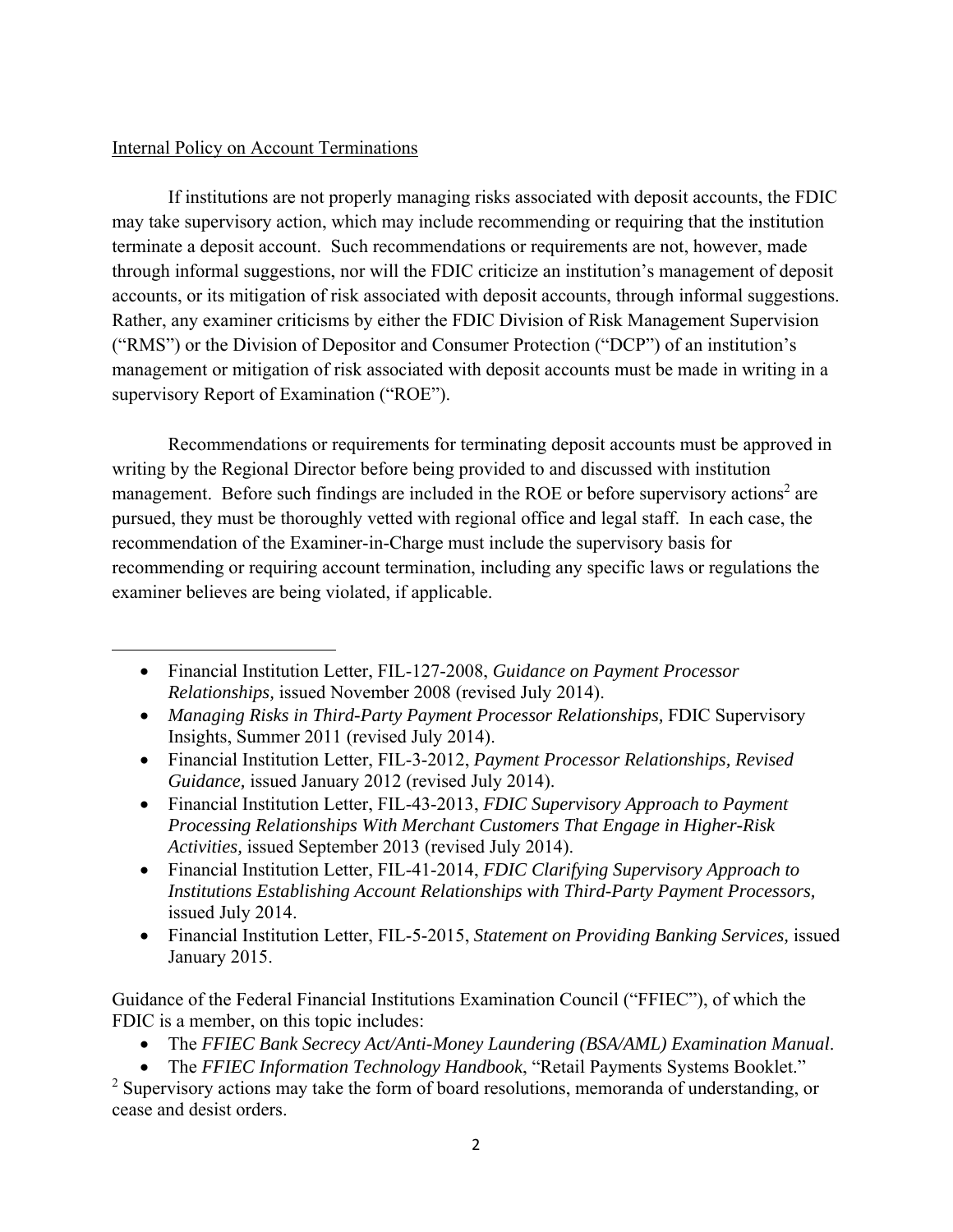A recommendation to an institution to terminate a deposit account relationship cannot be based solely on reputation risk to the institution.

By the 15th day after each quarter end, Regional Directors are required to provide quarterly reports to both the FDIC Board of Directors and to the Directors of RMS and DCP regarding requests or requirements to institutions to terminate deposit accounts, along with the bases for any such actions.

 No such recommendations have been reported by the Regional Directors to the FDIC's Board of Directors and to the Directors of RMS and DCP since this policy was adopted in January 2015.

### Complaints and Concerns

Any insured depository institution, or an accountholder or business terminated or declined by any such institution, concerned that FDIC personnel are not following the policies laid out in this Statement, may contact any of the following:

The FDIC's Trust Through Transparency dedicated email address at Transparency@FDIC.gov; emails sent to this address are forwarded to the Chairman's office.

The FDIC's Office of Inspector General ("OIG"), which is charged with addressing allegations of waste, fraud, and abuse related to the programs and operations of the FDIC. Individuals or institutions may contact the FDIC OIG through its website at www.fdicoig.gov by using the "Hotline" button, by phone at 1-800-864-3342, or by email at  $\frac{i \text{ghotline}(\partial x)}{i \text{ghotline}(\partial y)}$ .

The FDIC's Office of the Ombudsman at the following dedicated toll-free number, 1- 800-756-8854, or dedicated email address, bankingservicesOO@fdic.gov.

Separately, consumer complaints about insured depository institutions' conduct, or seeking information about consumer laws and regulations, should be submitted here: https://ask.fdic.gov/FDICCustomerAssistanceForm/.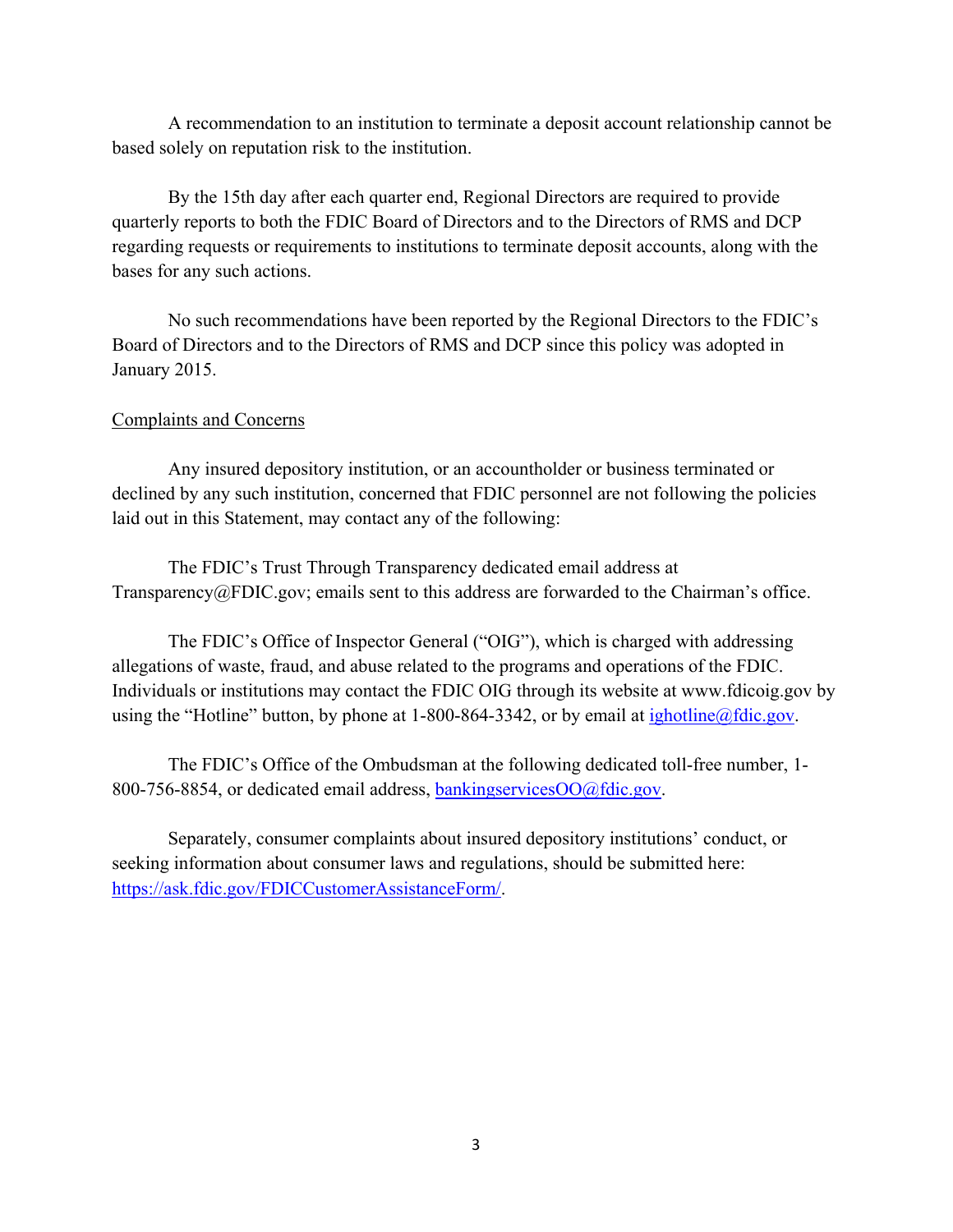May 22, 2019

David H. Thompson Cooper & Kirk, PLLC 1523 New Hampshire Ave., N.W. Washington, DC 20036

# Dear Mr. Thompson:

 This letter is being provided to resolve the litigation, *Advance America, Cash Advance Centers, Inc. v. FDIC*, No. 14-cv-953 (D.D.C.). The FDIC acknowledges that certain employees acted in a manner inconsistent with FDIC policies with respect to payday lenders in what has been generically described as "Operation Choke Point," and that this conduct created misperceptions about the FDIC's policies.<sup>1</sup> Regulatory threats, undue pressure, coercion, and intimidation designed to restrict access to financial services for lawful businesses have no place at the FDIC. The exercise of FDIC responsibilities rests on laws and regulations and will not be based on personal beliefs or political motivations.

Beginning in September 2013, the FDIC has taken steps to clarify and reinforce its policy that insured institutions that properly manage customer relationships are neither prohibited nor discouraged from providing services to any customer operating in compliance with applicable state and federal law. One of the steps taken by the FDIC is the removal of the lists of examples of higher-risk merchant categories that were previously included in official FDIC guidance and an informational article.<sup>2</sup> These lists, which included payday lenders, led to the misperception that the examples of merchant categories were prohibited or discouraged. The FDIC issues the attached statement in response to concerns that some financial institutions may be unaware of the steps the FDIC has taken on this issue.

The FDIC also adopted an internal policy that governs the circumstances in which the FDIC may recommend that a financial institution terminate a customer's deposit account. The policy makes clear that the FDIC may not recommend that an institution terminate a deposit account based solely on reputation risk.

The attached statement serves to summarize the FDIC's policies. The FDIC will conduct additional training of its examination workforce on these policies by the end of 2019 to ensure that its examiners adhere to the highest standards of conduct and respect the rule of law. The training will incorporate case studies on matters generically referred to as "Operation Choke Point." The FDIC will meet with Plaintiffs to permit them to review the finalized training

<sup>&</sup>lt;sup>1</sup> See Letter from Jelena McWilliams, FDIC Chairman, to Blaine Luetkemeyer, U.S. House of Representatives (Nov. 15, 2018), attached.

<sup>2</sup> FIL-41-2014.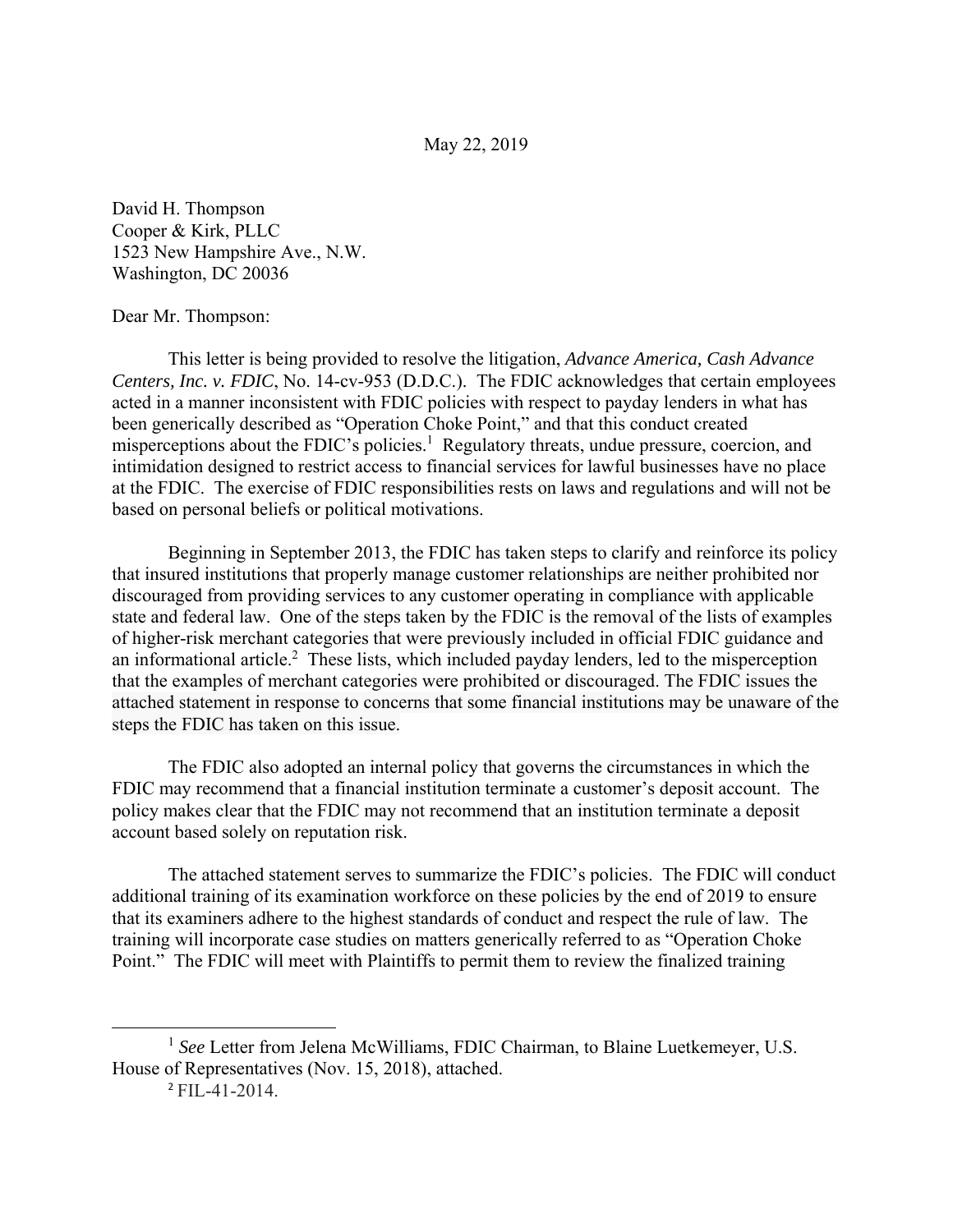materials; the sole purpose of the meeting is for the FDIC to provide information about the training.

If anyone becomes aware of any FDIC personnel not following the policies laid out in the attached statement, they may contact the hotlines referenced in the statement. Those hotlines are available to address, among other things, concerns about financial institutions terminating or declining customers. If an individual or institution contacts any of the hotlines and files a complaint, and the FDIC investigates the complaint and concludes that FDIC personnel pressured the institution to terminate or decline service to a customer and that such pressure violated FDIC policy, the FDIC will notify the bank of that conclusion, and the bank may notify the customer.

The FDIC is publishing the attached statement on its website at https://www.fdic.gov/transparency/legal-misc/statement-and-letter-on-bank-customerrelationships.pdf to make transparent its policies. The policies reflected in the statement are fully applicable to payday lenders, just as they are applicable to all bank customers.

Very truly yours,

 $\sqrt{s}$ /

 Floyd Robinson Deputy General Counsel Litigation & Resolutions Branch Legal Division Federal Deposit Insurance Corporation

In consideration of the above, within one week of the signing of this letter, Advance America, Cash Advance Centers, Inc., Check Into Cash, Inc., and Northstate Check Exchange agree to dismiss their pending lawsuit against the FDIC (*Advance America, Cash Advance Centers, Inc. v. FDIC*, No. 14-cv-953 (D.D.C.)), with prejudice. The Community Financial Services Association of America, Ltd. and PH Financial Services, LLC, previously dismissed plaintiffs in that same action, agree that they will not appeal the orders dismissing their claims.

 $\sqrt{s}$ /

 David H. Thompson Counsel for Advance America, Cash Advance Centers, Inc., Check Into Cash, Inc., and Northstate Check Exchange, Community Financial Services Association of America, Ltd. and PH Financial Services, LLC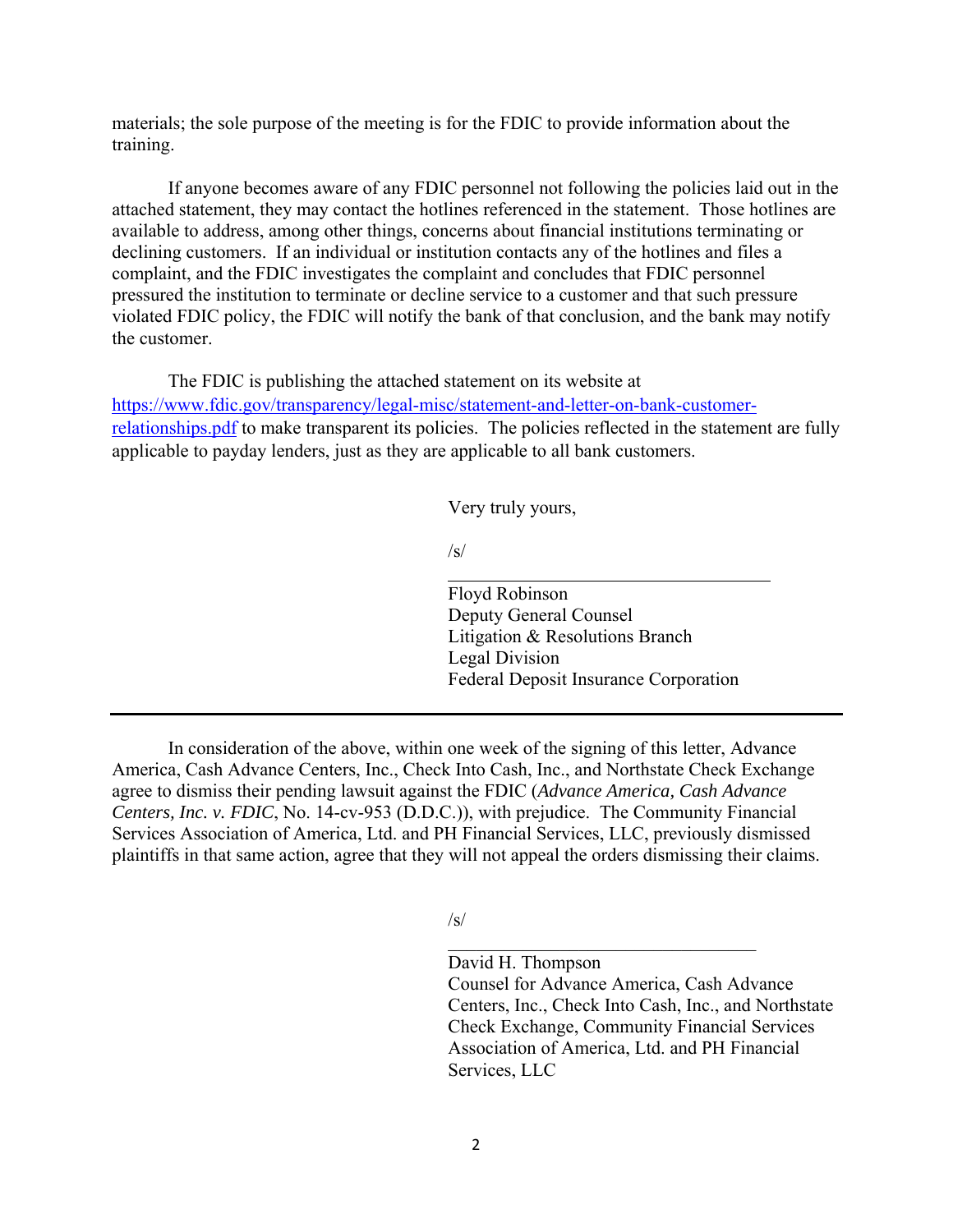FEDERAL DEPOSIT INSURANCE CORPORATION

JELENA McWILLIAMS CHAIRMAN

November 15, 2018

Honorable Blaine Luetkemeyer House of Representatives Washington, D.C. 20515

Dear Congressman Luetkemeyer:

This is in further response to your October 15, 2018, letter expressing concerns about allegations of past misconduct at the FDIC.

I assumed my duties as Chairman of the Federal Deposit Insurance Corporation with utmost respect for the rule of law and for the obligation of the United States government to be accountable to its citizens. I have seen first-hand what happens when these values are not respected. Growing up in communist Yugoslavia under a system where ordinary citizens could not question the government, I witnessed the abuses that can arise when those in power are accountable only to themselves.

I am deeply invested in transparency and accountability at the FDIC. These principles are paramount to maintaining the public trust. As such, I am troubled that certain FDIC employees acted in a manner inconsistent with FDIC policies in what has been generically described as "Operation Choke Point."1 To ensure that the FDIC's commitment to integrity remains unequivocally clear, I am asking an outside law firm to review the prior actions taken by the FDIC in this matter so that I can better ascertain the effectiveness of our response.

The FDIC has an obligation to ensure that the banks we supervise are operating in a safe and sound manner. We have a responsibility to ensure that these banks have processes and procedures in place to identify fraudulent or illegal activity, whether it occurs at the bank or at vendors or customers with whom the bank has relationships. The exercise of these fundamental FDIC responsibilities must be borne out of our laws and regulations. They must never be based on personal beliefs or political motivations. Regulatory threats, undue pressure, coercion, and intimidation designed to restrict access to financial services for lawful businesses have no place at this agency.

 $<sup>1</sup>$  The FDIC's role in Operation Choke Point and Supervisory Approach to Institutions that Conducted Business with</sup> Merchants Associated with High-Risk Activities, Office of the FDIC Inspector General, Rep. No. AUD-15-008 at iv (September 2015).